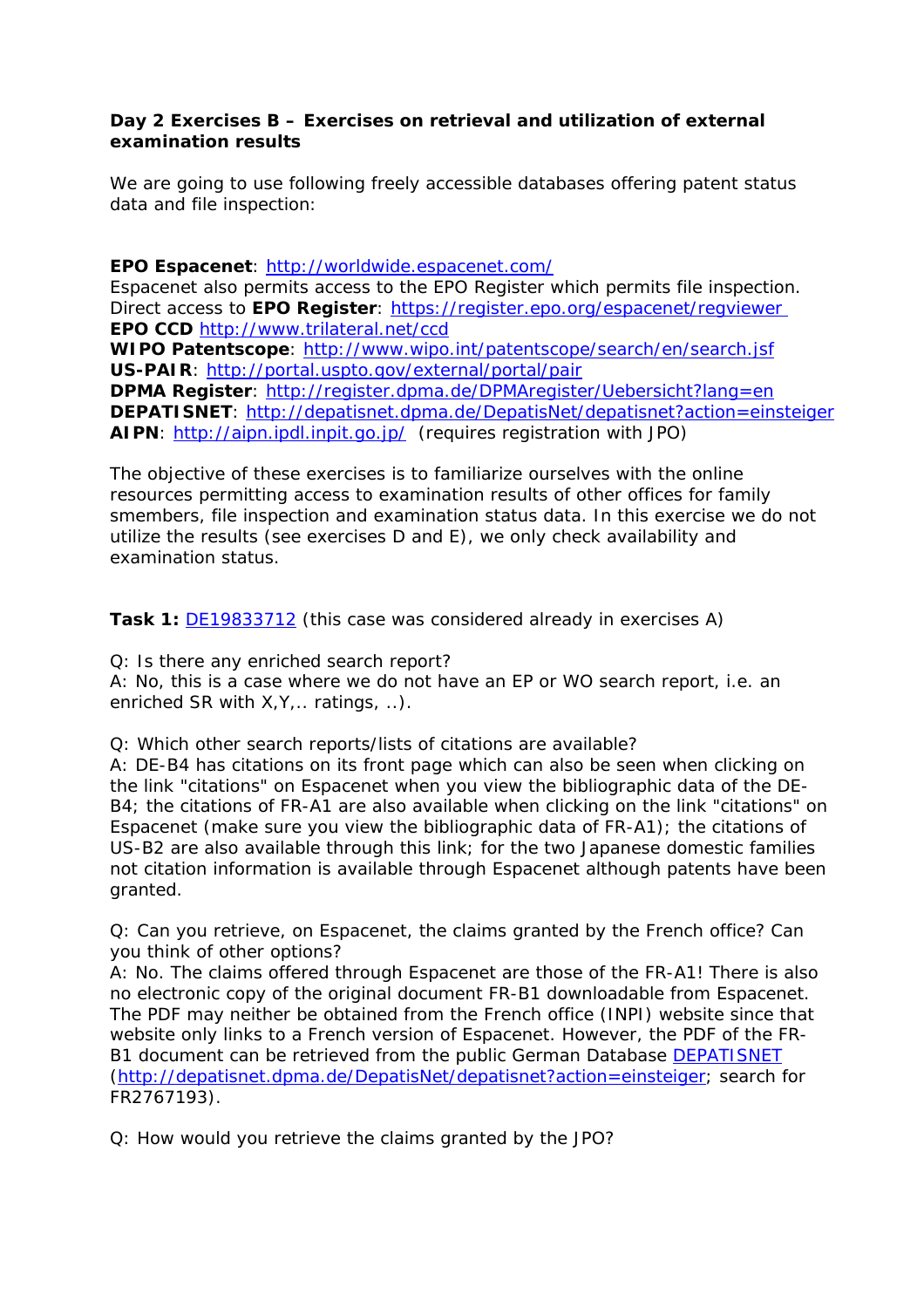A: Search for publication number JP 2011-094666 A in AIPN. AIPN includes full Inpadoc family and file wrapper. Search strategy is included in file wrapper. Machine translation of granted claims. Second family is divisional application.

Q: How many prior art documents have been cited by the German examiner? Compare with the US and FR citations.

A: There are 5 citations for the DE-B4, less than for the US-B1 document which includes 19. The FR-A1 also includes 5 citations but they are partly different from the DE-A1 and include, e.g., with an XP document also non patent literature.

Q: How many other applications are citing this [DE19833712?](http://worldwide.espacenet.com/publicationDetails/biblio?DB=EPODOC&II=0&adjacent=true&locale=en_EP&FT=D&date=19990128&CC=DE&NR=19833712A1&KC=A1)

A: Click in Espacenet on "citing documents"; currently, there are 11 different domestic families citing this document. This can be useful to find other prior art by checking the search report of these documents as well.

# **Task 2:** [EP2138392](http://worldwide.espacenet.com/searchResults?DB=EPODOC&ST=number&bcId=1&return=true&NUM=EP2138392&locale=en_EP&compact=false&page=0) in Espacenet

Q: How many EP publications with different kind codes are available and what do they mean?

A: 2; EP-A1 18 month publication of application with search report, EP-B1 publication of granted patent

Q: Is there an EP search report (citation list)?

A: There are 2 search reports, EP-A1 (separate pages; enriched search report), EP-B1 (summary of citations on front page, note the different formatting of publication numbers with kind codes after country code); both have same citations; note that applicant cites additional JP-A-2007 283927, as you can see when viewing the application in the EP Register or the last page of the EP-A1 search report.

Q: Is it possible to retrieve the French version of the claims granted by the EPO? A: Yes, the EP-B1 publication includes also translations into French and German. The French claims may also be downloaded from the file wrapper accessible on the Register.

Q: Which other equivalents are there and what do their kind codes mean? A: ES-T (Translation); AT-T (Translation); CN-A (publication of application); CN-B (granted patent).

For information on kind codes, please see: <http://www.wipo.int/export/sites/www/standards/en/pdf/07-03-02.pdf>

Q: Is there a search report for the patent granted in China? A: Yes, the front page of the CN-B document has a list of 4 citations under INID code 56.

Q: The priority is from Japan. Is there a JP equivalent, i.e. a publication of the Japanese priority application? And can you get information from AIPN on the examination status/results?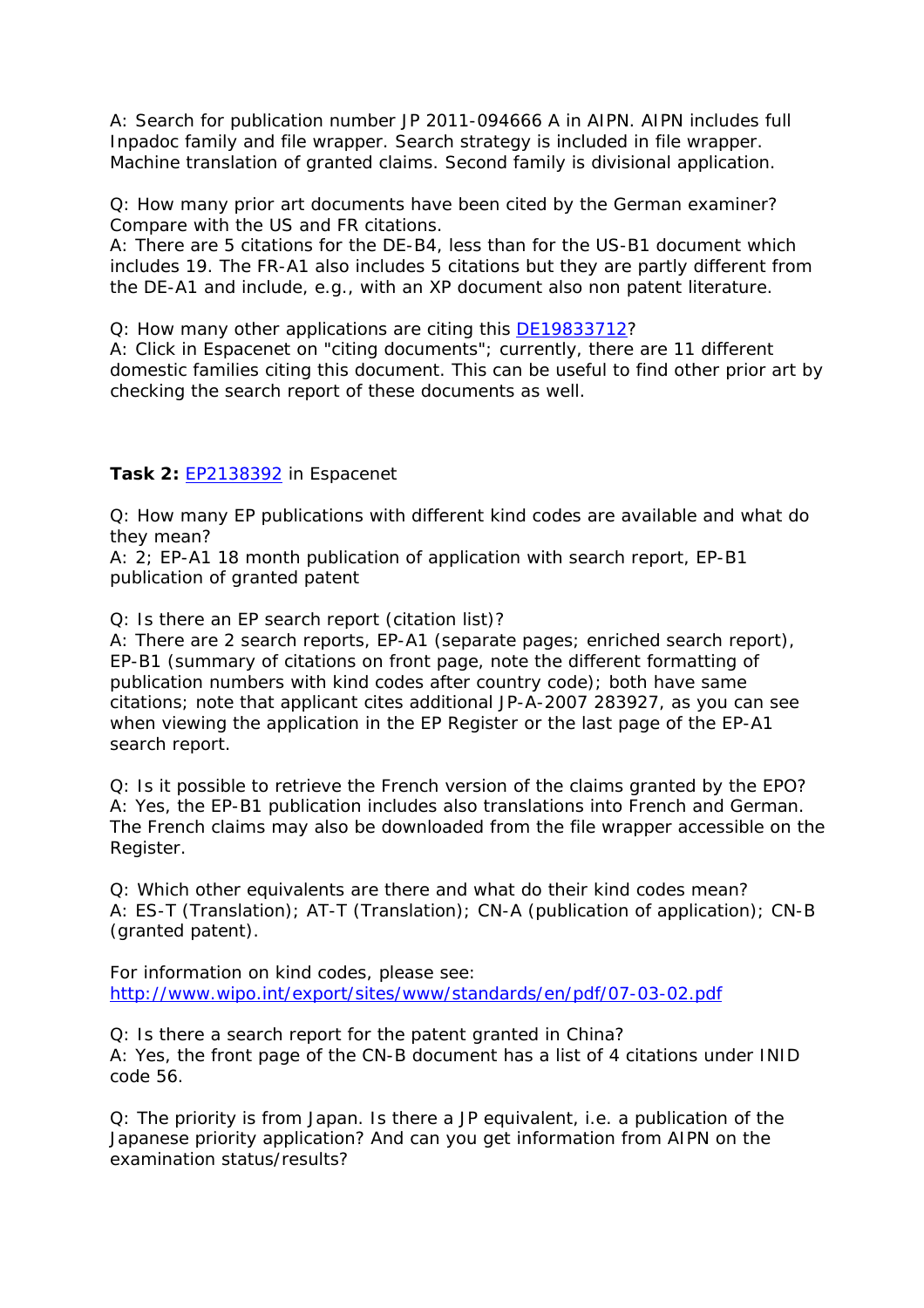A: No, surprisingly there is no JP publication despite the JP priority. AIPN would not give any information since this JP application was not published.

Q: How much time did it take at the EPO from filing of the examination request to granting?

A: Examination request was filed on 2010/06/25 (to access this information from Espacenet, you need to use the "register" link). The intention to grant was communicated on 25.10.2010 (see section "Examination Procedure" of the summary in the EP Register), only 4 months after the examination request.

Q: Was the examination based on the initially filed claims?

A: No amended claims have been filed on 24.06.2010 prior to the examination request. The examiner was apparently immediately satisfied with these amended claims.

Q: Which external results are available in total?

A: The enriched search report EP-A1; the citations of the EP-B1 (they are considered as separate result since citations could be added during examination, e.g. because of a top-up search or because of third party observations; the claims as granted by the EPO examiner and published in the EP-B1 in English, French and German; the communication between the EPO examiner and the applicant; the list of citations on the front page of the [CN-B.](http://worldwide.espacenet.com/publicationDetails/originalDocument?FT=D&date=20120905&DB=EPODOC&locale=en_EP&CC=CN&NR=101612972B&KC=B&ND=5) The claims granted by the Chinese examiner are available in Chinese only in the CN-B document.

Q: What is the legal status of the EP grant in DE?

A: In the "About this file" view in the EP-Register, you will see that the patent has lapsed in most member countries of the EPC; DE is not included in this list. To view the status in DE you need to click on "Legal status" and click there on the link to DE register. The patent has lapsed in Germany as well. Note that this page "Legal status" includes links to most European online registers. This is called a federated register.

# **Task 3:** [EP2138396](http://worldwide.espacenet.com/publicationDetails/biblio?DB=worldwide.espacenet.com&II=0&ND=3&adjacent=true&locale=en_EP&FT=D&date=20091230&CC=EP&NR=2138396A2&KC=A2)

Q: Is there an EP search report? Is there another search report? Check the legal status in the Register.

A: No EP-A3; no other search report despite filing date in 12/2009; reason why there is no EP-A3 is not known, according to the register, the application is pending, there were deficiencies but they were remedied; a search report is overdue but should become available, the search fee has been paid.

Q: What is the status in DE?

A: The application is pending (as of 14.1.2013); however, examination has not yet been requested, therefore there are no citations included in the Register.

Q: Look up the same document in US-Pair. Use the US application number. What is the examination status there?

A: You have to use the US application number 12/490,946 as shown on the front page of the US-A1 document. All other formats don't work in US-PAIR. Substantive examination has started, a search report is available, and a first examination report was issued.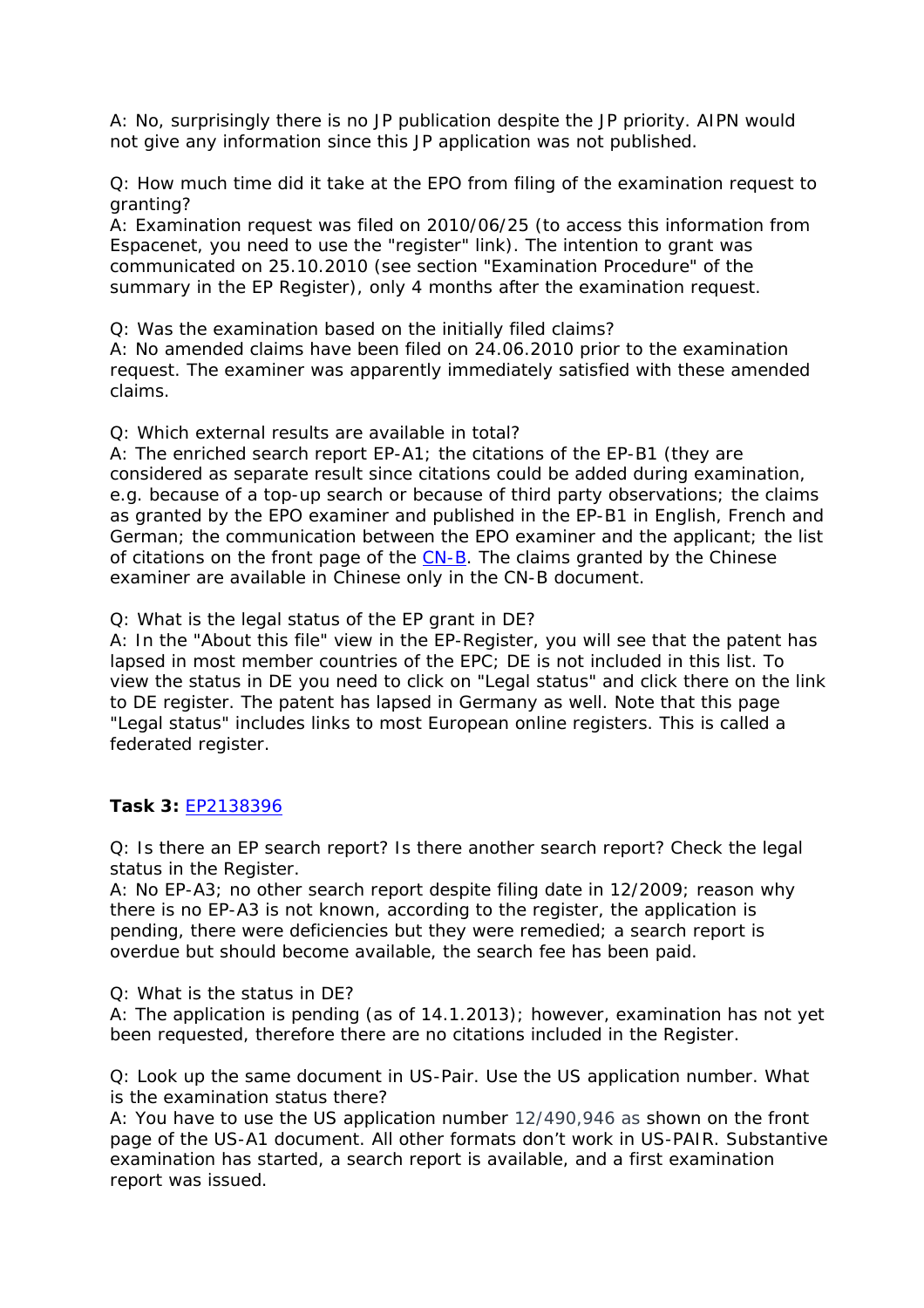#### **Task 4:** US application 11/093685 in US PAIR

Q: What is the examination status?

A: Patent is granted in US. Can be seen on tab "application data": "patented case"; patent number, issue date.

Q: When was the search report established by the examiner?

A: Open tab "image file wrapper" or "display references": 04-28-2006. Note that the applicant later disclosed the WO-A3 search report (see below) to the US examiner which then also became recorded as relevant prior art ("List of References cited by applicant and considered by examiner").

Q: Is there information available regarding the examiner's search strategy? A: Yes, see documents SRNT and SRFW in the image file wrapper. It refers to the search strategy applied for establishing the search report established on 28.4.2006.

Q: How can you view the full specification of the granted patent? A: Select tab "published documents"; you get the full text and PDF; both also include the citations.

Q: Are there any French language translations available of the claims granted by the USPTO?

A: No certified translations into French would only be available for patents granted by the EPO.

Q: Is there any family information in US PAIR?

A: Only on domestic family, no foreign filings.

**Task 5:** Search the same application US application 11/093685 by using the CCD; search by typing "11/093685" or "11093685"

Q: How many family options are displayed and why?

A: Three different ones. The system searches for the string "11093685" in any number records of the database; it also appears in a JP application number a JP publication number. The first entry in the result list is the US application of this exercise.

Q: How many family members are there for the simple US family? And where was the invention filed for the first time, i.e. which is the OFF? A: Three: EP, US, WO; OFF is US. Click on "compact view" to see just the family members.

Q: How many search reports are available in the CCD? Is any any of them an enriched report?

A: Two, the citations of the US application and the WO application. The EP application is referring to the WO report. The WO report is an enriched search report.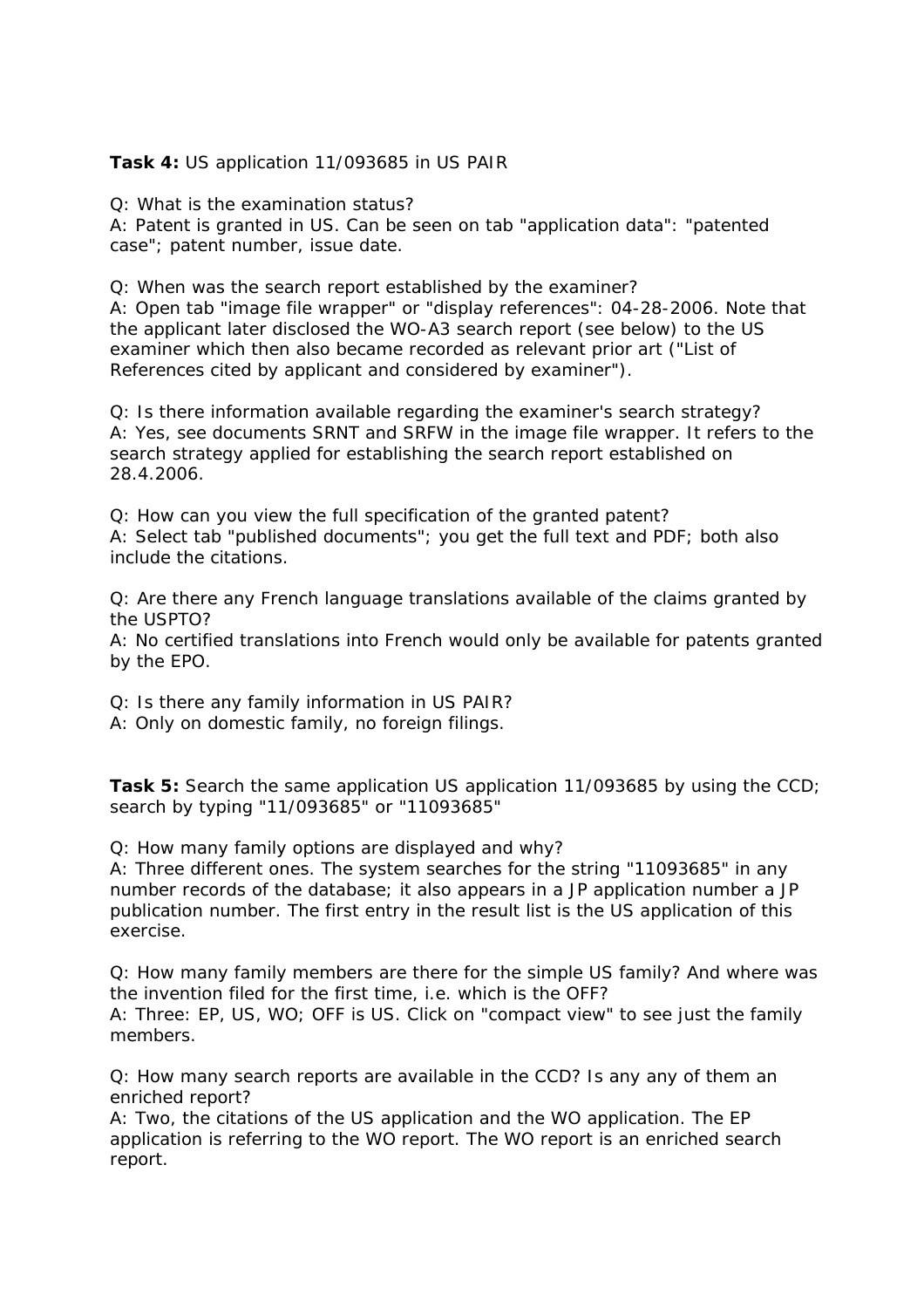Q: Who did the WO search report? Compare both search reports.

A: The WO search report was established by the EPO (examiner Steffen Wolf). The US citation list in the CCD includes more prior art. However only 3 citations were identified by the US examiner, the others were cited by the applicant or derived from the WO report which the applicant disclosed to the USPTO on 12.3.2007 (see above task on US PAIR).

Q: What is the status of examination at EPO?

A: You have to check this in the EP register. There is  $\underline{no}$  link in the CCD to the register; so you have to open the access the register separately. Examination is in progress (as of 14.1.2013).

Q: What procedural events have taken place at the EPO?

A: The grant of a patent was refused on 7.02.2011. The applicant has filed an appeal which is still pending.

Q: Are there any other PCT national phase entries? Please check the Patentscope database.

A: When you search [WO2006104953](http://patentscope.wipo.int/search/en/detail.jsf?docId=WO2006104953&recNum=1&docAn=US2006010973&queryString=FP:%28WO2006104953%29&maxRec=1) on Patentscope, the tab "national phase" includes the EP national phase entry; German and Russian ones are said to be withdrawn.

### **Task 6:** [EP2138569](http://worldwide.espacenet.com/searchResults?DB=EPODOC&ST=number&bcId=1&return=true&NUM=EP2138569&locale=en_EP&compact=false&page=0)

Q: What is the examination status at EPO ? Use the register link.

A: Examination request was filed on 2010/06/30; the last event (as of 15.1.2013) was the publication of an intent to grant. To access this information from Espacenet, you need to use the "register" link.

Q: Was the examination based on the initially filed claims?

A: No amended claims have been filed on 29.01.2010 (in German, hand written amendments); they were amended because of the European search report and opinion. Apparently, they were accepted during the subsequent examination, no further report was issued, the grant is based on these amended claims.

Q: Is there a French version of the granted claims?

A: No, neither a French version nor an English version is available as yet (15.1.2013). The applicant has to supply it however, and the French claims will be included in the EP-B1 document to be published.

Q: Is there a French or English version of the European search opinion ? A: No the opinion is and will be available in German only. Only the claims that are granted will be translated and could be used by non German speakers.

Q: There are 2 search reports (DE-A1, EP-A1; are there differences between the cited prior art?

A: Yes; EP-A1 includes more citations; DE-A1 has one extra citation not included in EP-A1 (DE 10 2004 045239 A1)

Q: Which prior art is cited by the applicant? A: 2 documents, see D label in EP-A1